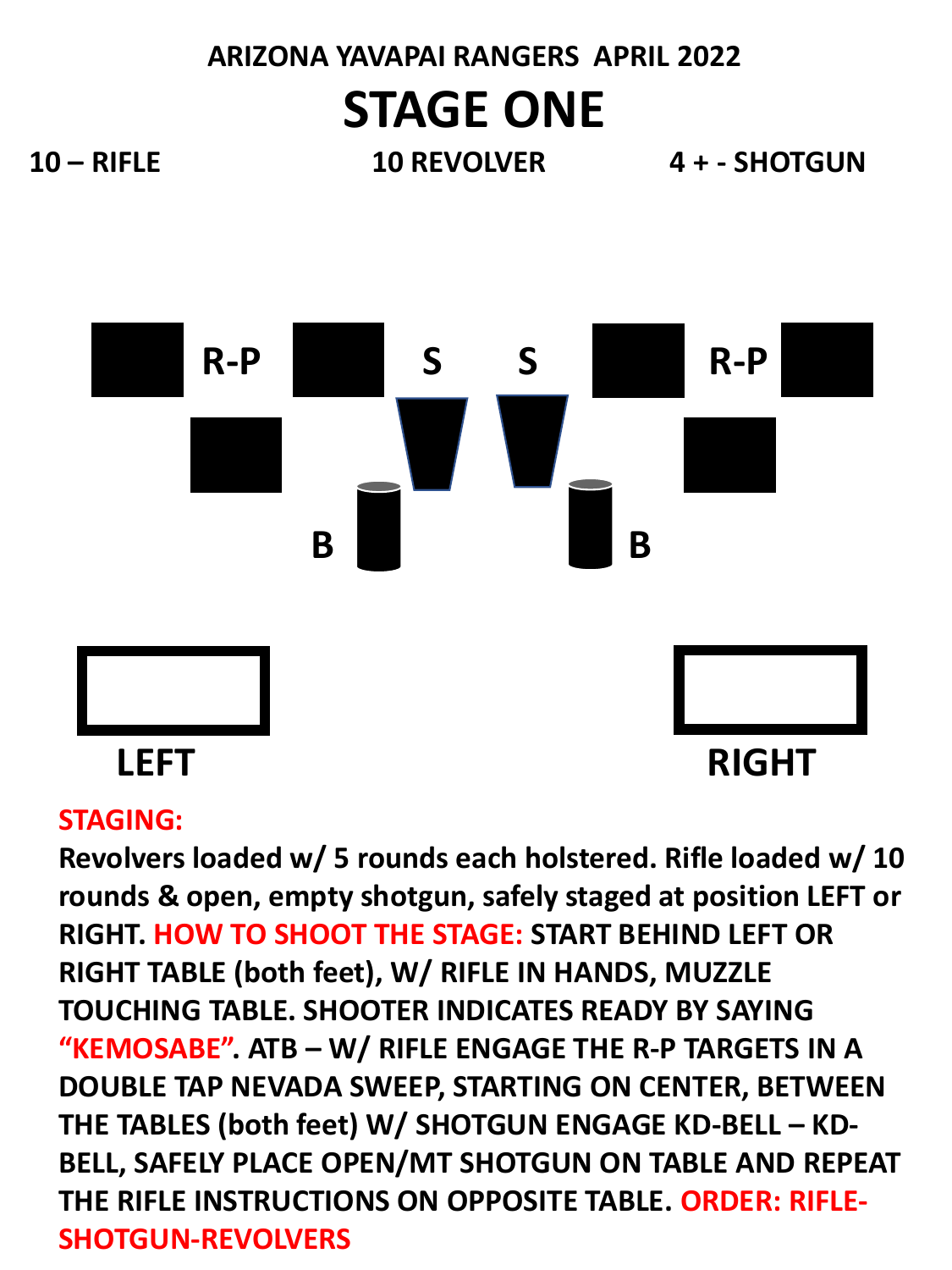# **ARIZONA YAVAPAI RANGERS APRIL 2022 STAGE TWO**

**10 – RIFLE 10 REVOLVER 4 + - SHOTGUN**



### **STAGING:**

**Revolvers loaded w/ 5 rounds each holstered. Rifle loaded w/ 10 rounds and safely staged at position LEFT or RIGHT. Open MT shotgun in hand, hand on ammo ok.**

**HOW TO SHOOT THE STAGE: START CENTER BETWEEN THE L/R TABLES. SHOOTER INDICATES READY BY SAYING "ON SILVER". ATB – W/ SHOTGUN ENGAGE BOTH BELLS AND KD TARGETS UNTIL DOWN - ANY ORDER, SAFELY PLACE OPEN/MT SHOTGUN ON EITHER TABLE AND WITH RIFLE AT POSITION L OR R ENGAGE R-P TARGETS, 3 ON EACH OUTSIDE TARGET AND 4 ON CENTER TARGET –ANY ORDER, THEN, MOVE TO RIGHT OR LEFT POSITION AND REPEAT W/ REVOLVERS. ORDER: SHOTGUN-RIFLE-REVOLVER**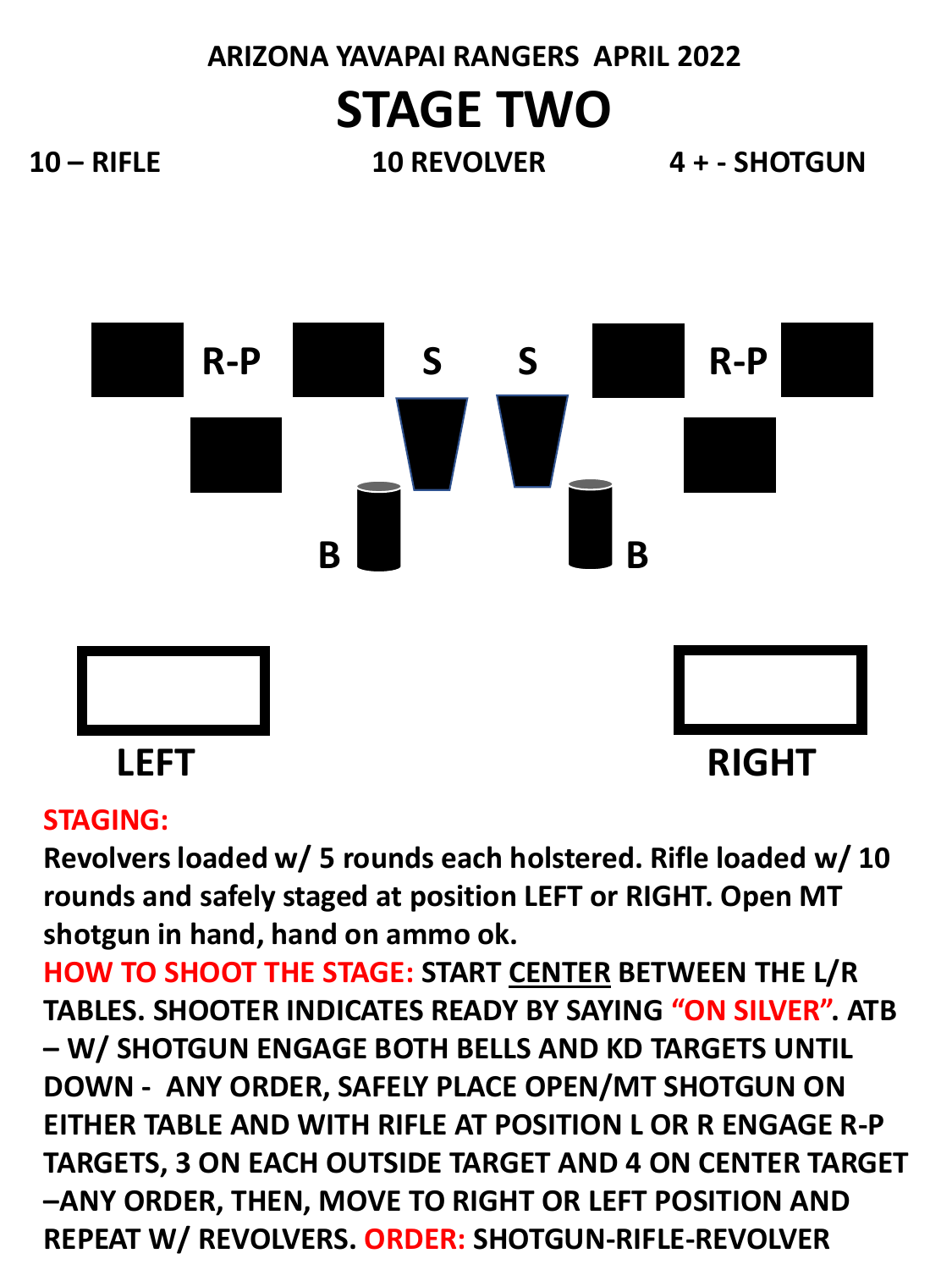# **ARIZONA YAVAPAI RANGERS APRIL 2022 STAGE THREE**

**10 – RIFLE 10 REVOLVER 4 + - SHOTGUN**



### **STAGING:**

**Revolvers loaded w/ 5 rounds each holstered. Rifle loaded w/ 10 rounds and Open MT Shotgun safely staged at position LEFT or RIGHT**

**HOW TO SHOOT THE STAGE: FROM EITHER L/R REVOLVER/S IN HAND/S. SHOOTER INDICATES READY BY SAYING "Butch Cavendish". ATB – ENGAGE R-P TARGETS WITH AN EL FRAZANI SWEEP FROM EITHER END (1-1, 1-2, 3-3, 1-2, 2-1, 1-2, 1-3) MOVE TO L/R TABLE AND REPEAT INSTRUCTIONS WITH RIFLE.ANYWHERE BETWEEN TABLES (both feet) ENAGAGE SHOTGUN TARGETS KD-KD-BELL-BELL, ORDER: REVOLVER-RIFLE-SHOTGUN**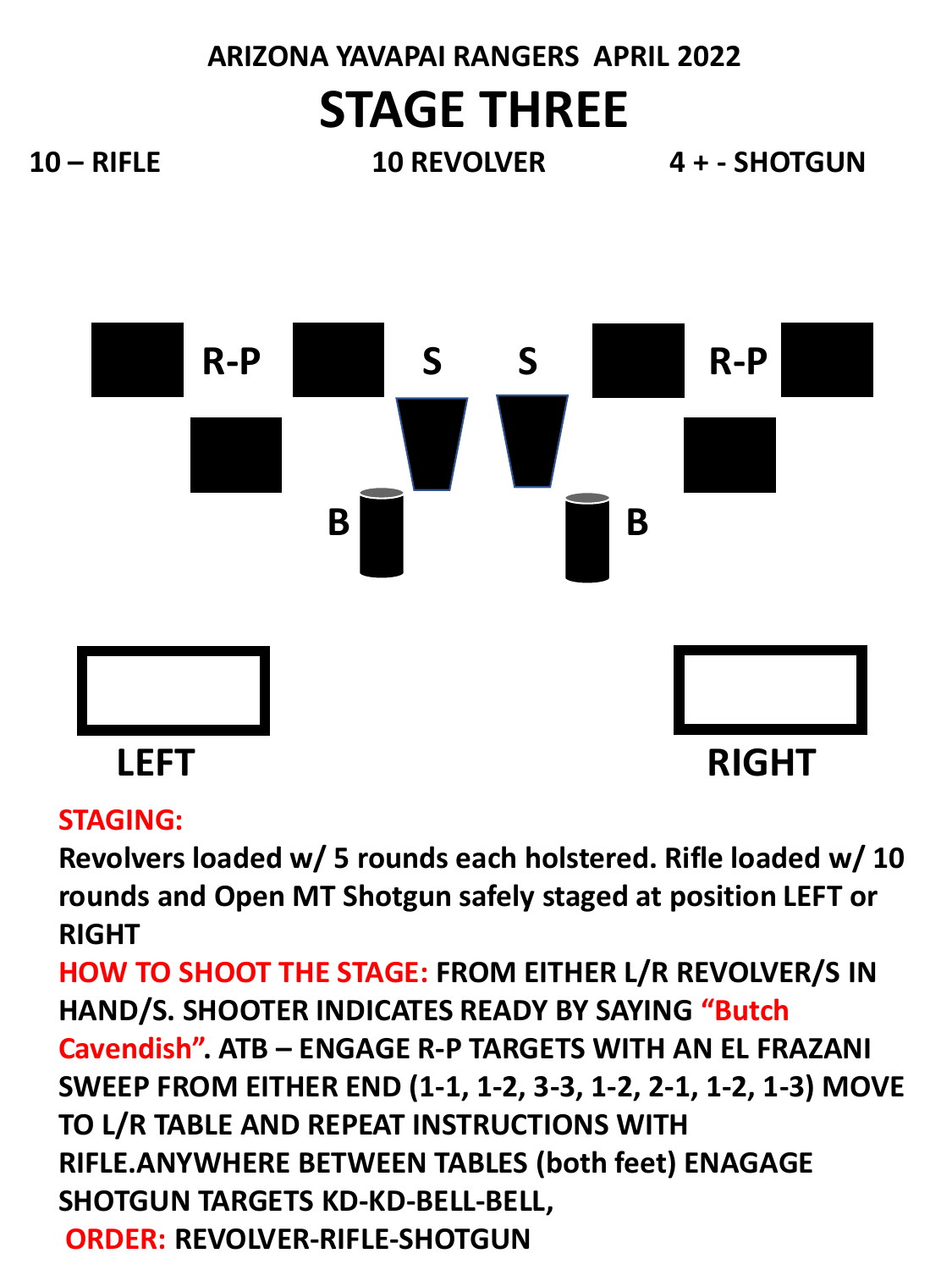

### **STAGING:**

**Revolvers loaded w/ 5 rounds each holstered. Rifle loaded w/ 10 rounds & open, empty shotgun both staged at position RIGHT HOW TO SHOOT THE STAGE: FROM POSITION RIGHT BOTH HANDS TOUCHING TABLE, SHOOTER INDICATES READY BY SAYING "YOU AND SCOUT" . ATB – W/ RIFLE ENGAGE THE 4 R TARGETS IN A PROGRESSIVE SWEEP FROM EITHER END. W/ SHOTGUN ENGAGE 4 S TARGETS ANY ORDER UNTIL DOWN. FROM POSITION LEFT, WITH REVOLVERS ENGAGE THE 4 P TARGETS SAME AS RIFLE. ORDER – RIFLE – SHOTGUN - REVOLVERS**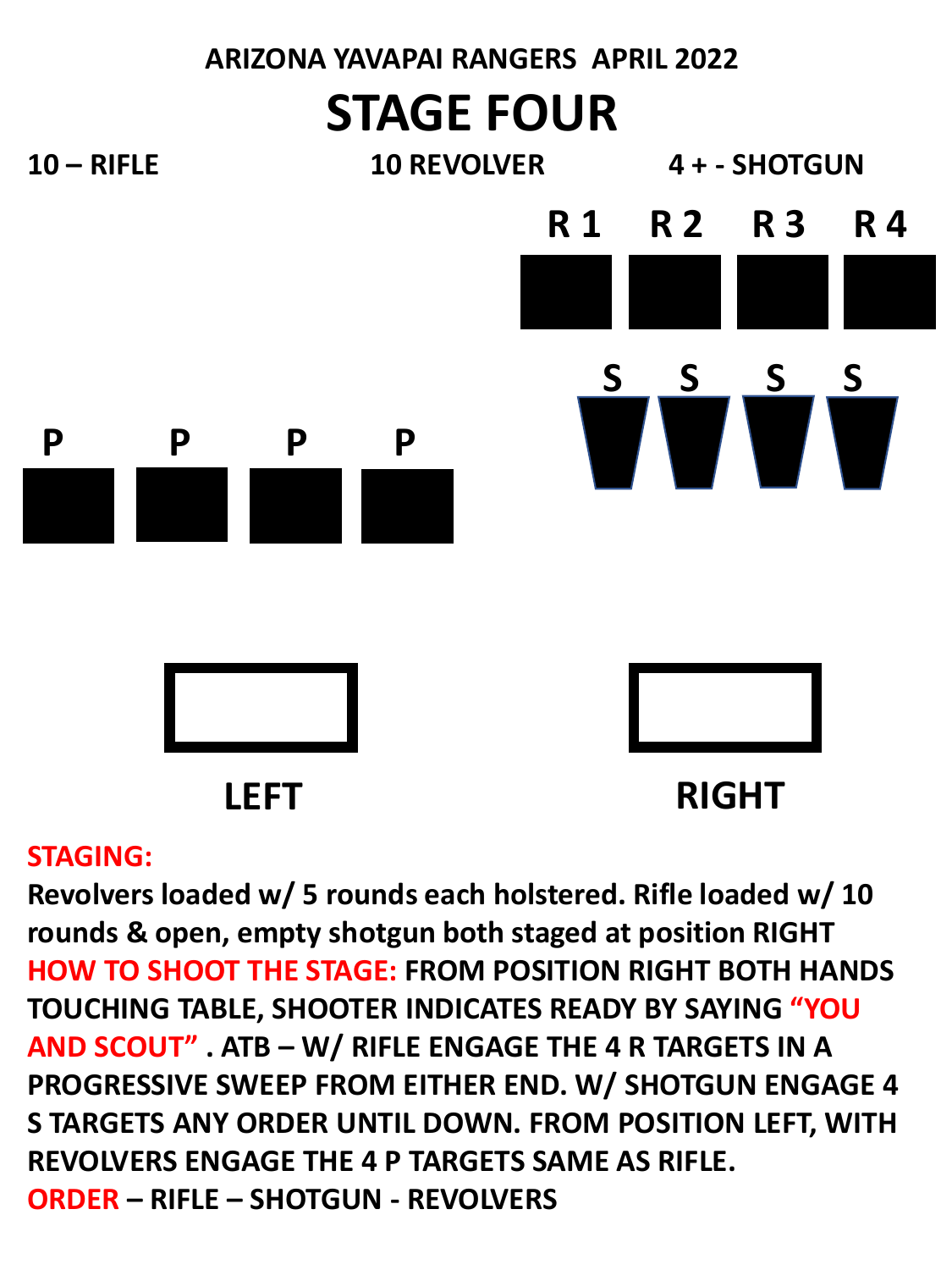

#### **STAGING:**

**Revolvers loaded w/ 5 rounds each holstered. Rifle loaded w/ 10 rounds & open, empty shotgun both staged at position RIGHT HOW TO SHOOT THE STAGE: START W/ MT, OPEN SHOTGUN IN HANDS AT POSITION RIGHT. SHOOTER INDICATES READY BY SAYING "BACK TO CAMP KEMOSABE" . ATB – W/ SHOTGUN ENGAGE 4 S TARGETS OUTSIDE – OUTSIDE – CENTER - CENTER UNTIL DOWN. W/ RIFLE ENGAGE R TARGETS; 3-R2 – 3-R3 – 2-R1 – 2-R4, CENTER-CENTER-OUTSIDE-OUTSIDE. FROM POSITION LEFT W/ REVOLVERS REPEAT RIFLE INSTRUCTIONS ON P TARGETS ORDER – SHOTGUN – RIFLE - REVOLVERS**